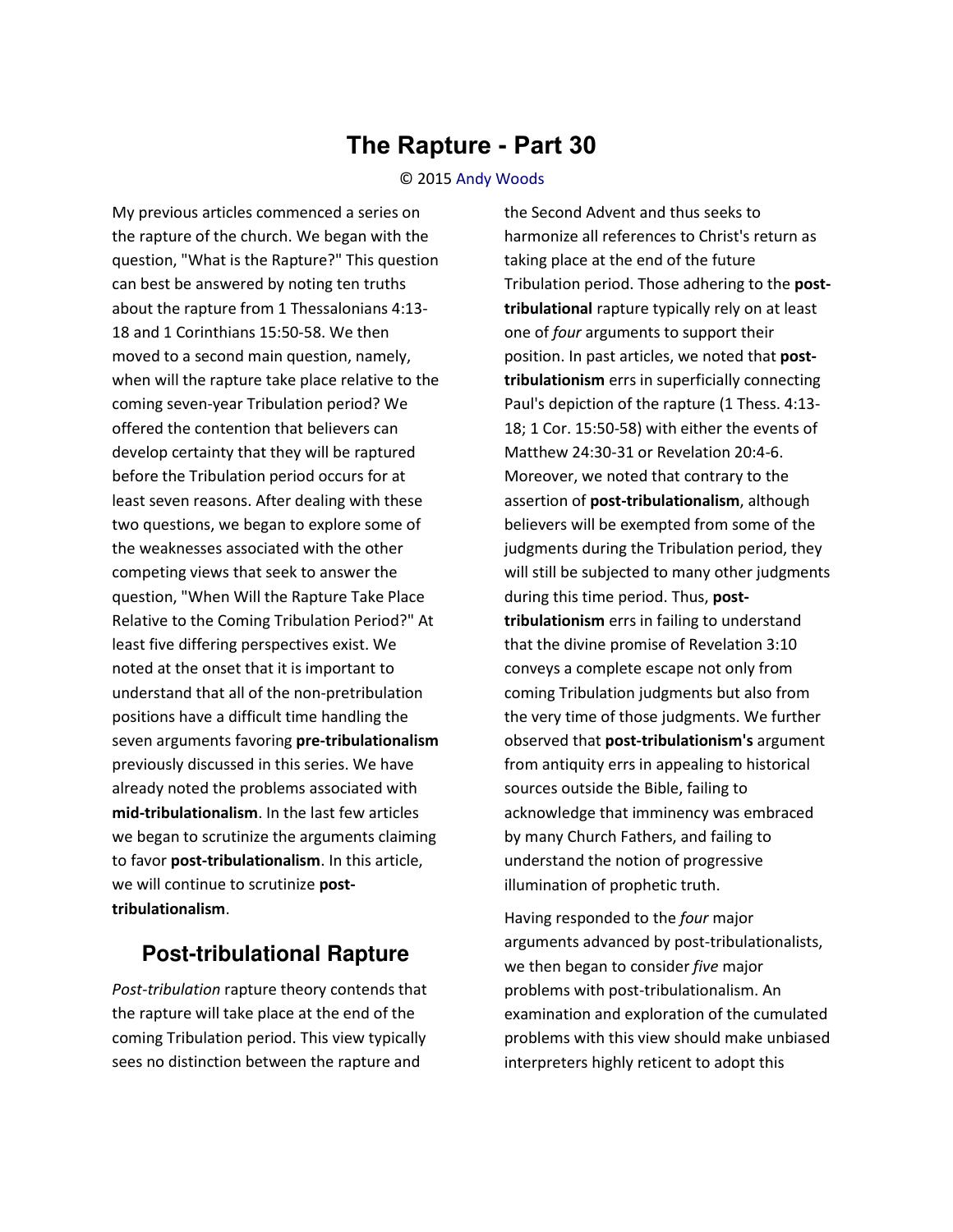perspective. These *five* problems include *the mortal population of the millennial kingdom*, *the Hebrew wedding sequence*, *the pointlessness of the preparation of the believers' heavenly dwellings* (John 14:2-3), *the lack of time for the Bema Seat Judgment*, and *the pointlessness of the church being caught up only to immediately return to the earth*. In the last article, we examined the *second* of these five problems, which pertains to the Hebrew wedding sequence. In this article we will briefly examine the *third* problem with **post-tribulationism**, which relates to the pointlessness of the preparation of the believers' heavenly dwellings (John 14:2-3).

3. *The Pointlessness of the Preparation of the Believers' Heavenly Dwelling Places.* In John 14:1-3, Jesus promised, "Do not let your heart be troubled; believe in God, believe also in Me. In My Father's house are many dwelling places; if it were not so, I would have told you; for I go to prepare a place for you. If I go and prepare a place for you, I will come again and receive you to Myself, that where I am, *there* you may be also." Here, speaking of His ascension, Jesus told His disciples that He would soon return to heaven. While in heaven, He would prepare dwelling places for the disciples. One future day, He would secretly return for all of His disciples and take them out of the world to be with Him in heaven in an event otherwise known as the Rapture of the Church. $<sup>1</sup>$ </sup>

If the post-tribulation view is accurate, then the church will be removed from the earth toward the end of the Tribulation period only to immediately return with Christ to the earth at the conclusion of the seven years. Why then did Jesus tell His disciples that He would be preparing a dwelling place for them in heaven? According to the post-tribulation theory, the church will not spend any time with Christ in heaven. Rather, the church will be snatched up to be with Christ only to return a split second later with Him to the earth. Thus, Jesus would be preparing places in heaven for His disciples for no apparent reason. The only way Christ's statement in John 14:1-3 can make any logical sense is if the church is removed from the earth at a much earlier point in time. After spending an extended period of time with Christ in heaven and there enjoying the places that He prepared for His disciples, the church will then return with Christ to the earth at the end of the Tribulation period.

In sum, the post-tribulational view makes Christ's preparation of the heavenly dwellings (John 14:2-3) unnecessary. Hal Lindsey well explains:

Now if Jesus is building a dwelling place for us in the Father's house, and if we are to go there **when** He comes for the Church, how could He be speaking of an event that occurs simultaneously with

 $\overline{a}$ 

l

<sup>&</sup>lt;sup>1</sup> Some deny that these verses are speaking of the Rapture of the Church. *New English Translation. Novum Testamentum Graece*, ed. Michael H. Burer, W. Hall Harris, and Daniel B. Wallace (Dallas: NET Bible, 2004), 1985-86. However, for a defense of why these verses represent the Bible's first reference to the future Rapture of the Church, see

George A. Gunn, "Jesus and the Rapture: John 14," in *Evidence for the Ratpure: A Biblical Case for Pretribulationism*, ed. John H. Hart(Chicago: Moody, 2015), 99-121. See also Andy Woods, "Jesus and the Rapture," online: [www.pre-trib.o](http://www.soniclight.com/)rg, accessed 13 August 2015, 20-48.